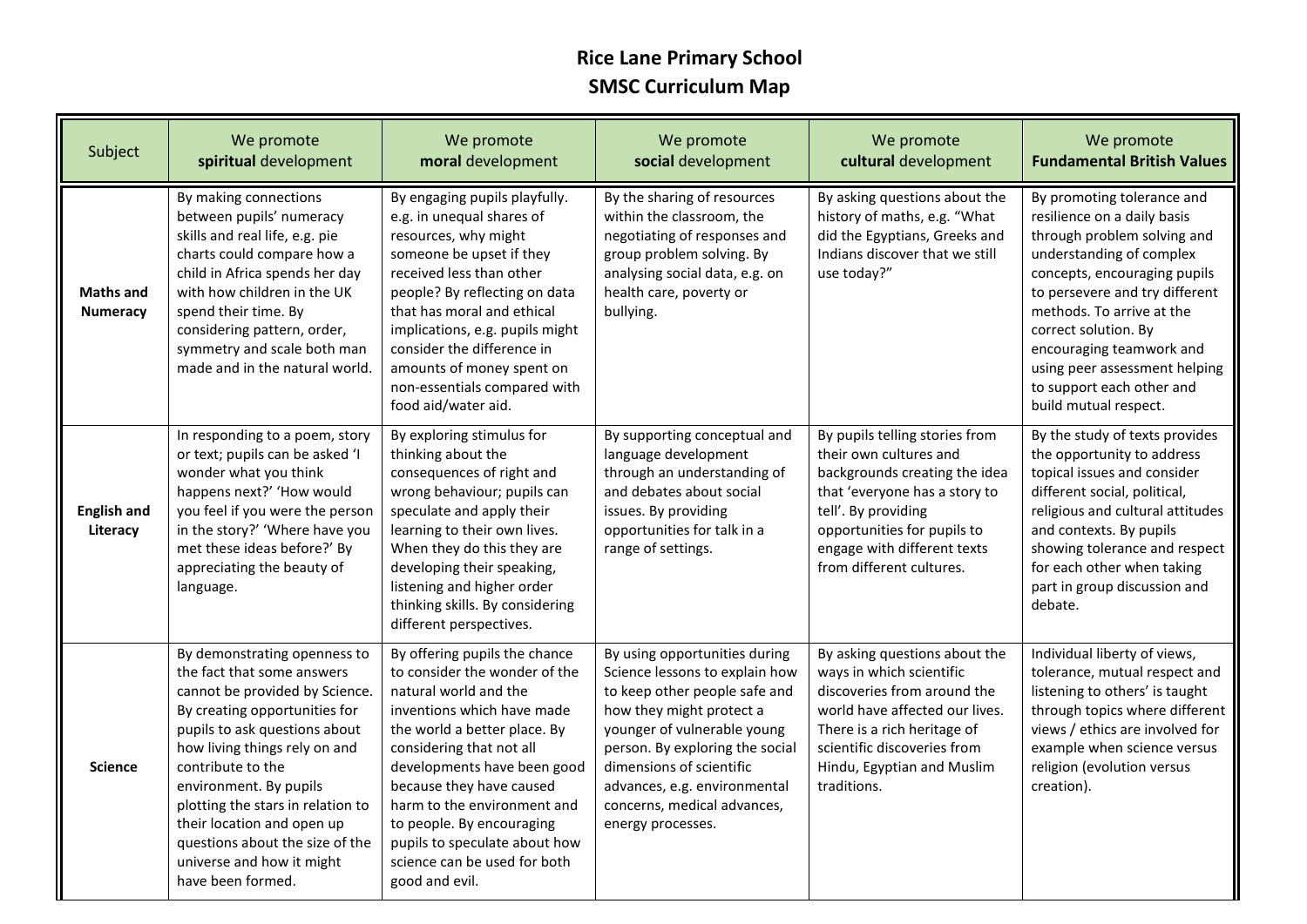| Subject                         | We promote<br>spiritual development                                                                                                                                                                                                                                                                                                                                                                                           | We promote<br>moral development                                                                                                                                                                                                                                                                                                                                                                                                                                                     | We promote<br>social development                                                                                                                                                                                                                                                                                                                                                                                                                                                                     | We promote<br>cultural development                                                                                                                                                                                                                                                                             | We promote<br><b>Fundamental British Values</b>                                                                                                                                                                                                                                                                                                                                                                                                                                                         |
|---------------------------------|-------------------------------------------------------------------------------------------------------------------------------------------------------------------------------------------------------------------------------------------------------------------------------------------------------------------------------------------------------------------------------------------------------------------------------|-------------------------------------------------------------------------------------------------------------------------------------------------------------------------------------------------------------------------------------------------------------------------------------------------------------------------------------------------------------------------------------------------------------------------------------------------------------------------------------|------------------------------------------------------------------------------------------------------------------------------------------------------------------------------------------------------------------------------------------------------------------------------------------------------------------------------------------------------------------------------------------------------------------------------------------------------------------------------------------------------|----------------------------------------------------------------------------------------------------------------------------------------------------------------------------------------------------------------------------------------------------------------------------------------------------------------|---------------------------------------------------------------------------------------------------------------------------------------------------------------------------------------------------------------------------------------------------------------------------------------------------------------------------------------------------------------------------------------------------------------------------------------------------------------------------------------------------------|
| Design and<br><b>Technology</b> | By enjoying and celebrating<br>personal creativity. By<br>reviewing and evaluating<br>created things.                                                                                                                                                                                                                                                                                                                         | By raising questions about the<br>effect of technological change<br>on human life and the world<br>around them.                                                                                                                                                                                                                                                                                                                                                                     | By exploring dilemmas that<br>individuals may face and<br>developing practical solutions<br>to these problems.                                                                                                                                                                                                                                                                                                                                                                                       | By considering cultural<br>influences on design. By asking<br>questions about functionality<br>versus aesthetics                                                                                                                                                                                               | By developing a critical<br>understanding of the cultural<br>significance of the products<br>they are creating and to<br>consider the traditions, values<br>and needs of their intended<br>users.                                                                                                                                                                                                                                                                                                       |
| <b>History</b>                  | By considering how things<br>would be different if the<br>course of events had been<br>different, e.g. what difference<br>would it have made if the<br>Normans had not been<br>successful in 1066? By looking<br>at local history and<br>investigating the reasons why<br>there is a landmark, building or<br>museum. By speculating about<br>how we mark important<br>events from history and the<br>people who shaped them. | By exploring the results of the<br>right and wrong behaviour in<br>the past. By considering some<br>of the characteristics of people<br>who have had a bad influence<br>and caused suffering to others.<br>What have others done to stop<br>the injustice? Are there<br>examples from their own local<br>area? By going beyond the<br>facts and asking pupils to make<br>hypotheses and pose<br>questions such as 'What if?'<br>What would have tried a<br>tragedy into a triumph?' | By giving the trigger for<br>discussions about how groups<br>and communities organised<br>themselves in the past. By<br>considering questions about<br>social structure in the past e.g.<br>what might pupils say about<br>the rights of children in earlier<br>times? Is it important that<br>society looks after young<br>children? Are there people<br>who still don't get a fair deal?<br>By encouraging pupils to talk<br>to their parents and<br>grandparent, e.g. when<br>learning about WW2. | By exploring local history and<br>under researched history and<br>history around us. By<br>investigating how culture is<br>shaped by history, exploring<br>the 'cultural heritage' and in<br>particular the Christian<br>influence on British culture. By<br>talking to pupils on visits to<br>heritage sites. | By exploring how British<br>culture has been enriched<br>throughout history by invasion<br>and immigration.<br>Opportunities to discuss<br>democracy or lack of<br>democracy through the ages.<br>Opportunities to explore<br>issues around the rule of law<br>in the UK, other countries or<br>internationally (comparing to<br>the UK). By exploring the<br>concept of individual freedom<br>and limitations on freedom.                                                                              |
| Geography                       | By using Google maps and<br>asking pupils to imagine what<br>it might be like to live in<br>different parts of the world. By<br>making links with history when<br>exploring the environment and<br>speculating on why the<br>landscape is as it is. By<br>comparing their lives with<br>pupils living in other countries<br>or other part of the UK,<br>possibly through a schools<br>linking programme.                      | By considering how people<br>threat the environment;<br>posing questions such as, 'How<br>are we changing our<br>surroundings - are some<br>things for the better and<br>others for the worse?' Who<br>benefits and who suffers?<br>What should be our personal<br>response to these? Who<br>should look after our<br>environment? By working with<br>our 'Eco Stars'                                                                                                               | By providing positive and<br>effective links with the wider<br>community, both locally and<br>through linking with other<br>schools with different<br>demographics both in the UK<br>and globally. By considering<br>social responsibility, e.g. care<br>for the environment, impact of<br>traffic on the local area,<br>tourism.                                                                                                                                                                    | By making links with other<br>countries through schools<br>linking and cultural theme<br>days. By exploring links<br>through the British Council and<br>European Union. By exploring<br>cultures that have had, and<br>still have an impact on the<br>local area.                                              | By promoting tolerance and<br>partnership within local and<br>wider communities. By<br>exploring well balanced<br>opinions rooted in knowledge<br>and understanding about<br>current and contemporary<br>issues in society and the<br>environment. By posing<br>questions such as 'Who am I<br>and what is my place in the<br>world?' 'Where do I live and<br>how am I connected to other<br>people and places' 'Where and<br>how do other people live?'<br>'What are other places and<br>people like?' |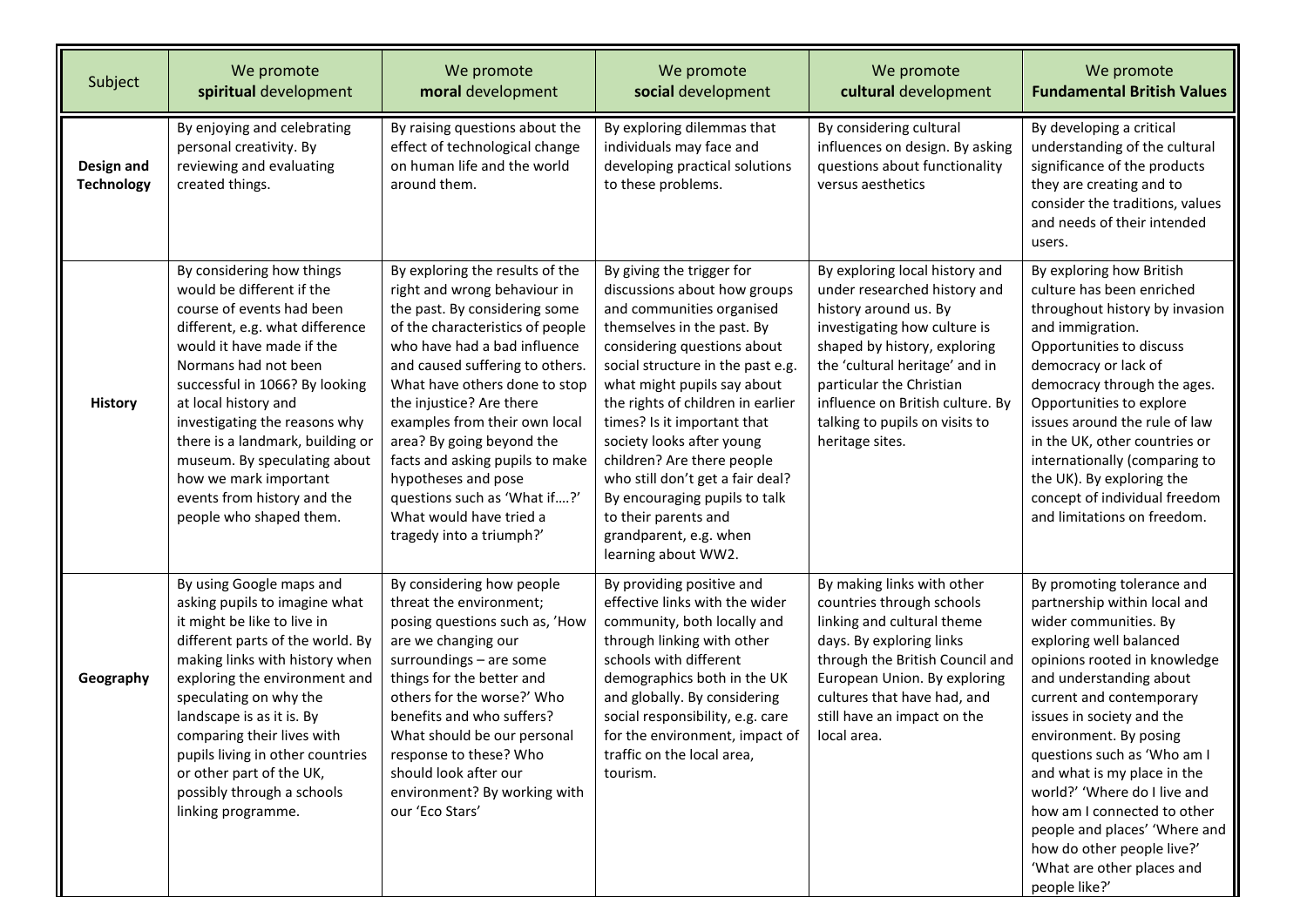| Subject           | We promote<br>spiritual development                                                                                                                                                                                                                                                                                                                                                                                                                                               | We promote<br>moral development                                                                                                                                                                                                                                                                                                                               | We promote<br>social development                                                                                                                                                                                                      | We promote<br>cultural development                                                                                                                                                                                                                                                               | We promote<br><b>Fundamental British Values</b>                                                                                                                                                                                                                                                                                                                                                                                                                 |
|-------------------|-----------------------------------------------------------------------------------------------------------------------------------------------------------------------------------------------------------------------------------------------------------------------------------------------------------------------------------------------------------------------------------------------------------------------------------------------------------------------------------|---------------------------------------------------------------------------------------------------------------------------------------------------------------------------------------------------------------------------------------------------------------------------------------------------------------------------------------------------------------|---------------------------------------------------------------------------------------------------------------------------------------------------------------------------------------------------------------------------------------|--------------------------------------------------------------------------------------------------------------------------------------------------------------------------------------------------------------------------------------------------------------------------------------------------|-----------------------------------------------------------------------------------------------------------------------------------------------------------------------------------------------------------------------------------------------------------------------------------------------------------------------------------------------------------------------------------------------------------------------------------------------------------------|
| <b>Languages</b>  | By exploring the beauty of<br>languages from around the<br>world. By exploring the way<br>language is constructed.                                                                                                                                                                                                                                                                                                                                                                | By helping pupils to have an<br>accurate and truthful<br>understanding of another<br>culture.                                                                                                                                                                                                                                                                 | By learning the skill of<br>communicating in different<br>ways. By exploring different<br>social conventions, e.g. form<br>of address.                                                                                                | By appreciating the language<br>and customs of others. By<br>exploring the literature and<br>culture of other countries. By<br>taking part in cultural<br>occasions.                                                                                                                             | By developing a positive and<br>respectful awareness of the<br>world beyond the classroom.<br>By encouraging teamwork and<br>using peer assessment helping<br>to support each other and<br>build mutual respect                                                                                                                                                                                                                                                 |
| RE                | By experiencing wonder and<br>joy through learning about and<br>from stories, celebrations,<br>rituals and different<br>expressions of religion and<br>worldviews. By asking and<br>responding to questions of<br>meaning and purpose. By<br>considering questions about<br>God and evaluating truth<br>claims. By exploring spiritual<br>practices such as worship and<br>prayer, and considering the<br>impact of these on believers<br>and any relevance to their own<br>life. | By exploring morality including<br>rules, teachings and<br>commands such as The Golden<br>Rule, the ten commandments,<br>the sayings (hadith) of<br>Muhammad. By investigating<br>the importance of service to<br>others in Sikhism, Hinduism<br>and Buddhism. By exploring<br>religious perspectives and<br>responses to evil and suffering<br>in the world. | By exploring the qualities<br>which are valued by a civilised<br>society - thoughtfulness,<br>honesty, respect for<br>difference, independence and<br>interdependence. By asking<br>questions about the social<br>impact of religion. | By exploring similarities and<br>differences between faiths and<br>cultures. By learning about the<br>UK saints and those to which<br>the local churches might be<br>named after. By engaging with<br>text, artefacts and other<br>sources from different cultures<br>and religious backgrounds. | By advocates the holistic study<br>of one religion/belief system<br>at a time to avoid confusion,<br>but children will begin to<br>identify similarities and draw<br>comparisons between<br>different faiths. Through the<br>framework of their own<br>experience, they learn to<br>understand and respect the<br>experiences of others. They<br>are also enabled through their<br>knowledge to challenge ideas<br>about religion and recognise<br>intolerance. |
| Art and<br>Design | By providing plenty of rich<br>opportunities for pupils both<br>to explore the spiritual<br>dimension and natural<br>phenomena, e.g. Northern<br>Lights. By exploring different<br>artists' interpretations of a key<br>figure or event and asking<br>what the artist was trying to<br>convey. By promoting the<br>process of 'reviewing and<br>evaluating'                                                                                                                       | By exploring how emotions<br>and inner feelings are<br>expressed through painting,<br>sculpture and architecture. By<br>responses to and use of visual<br>images to evoke a range of<br>emotions.                                                                                                                                                             | Be sharing of resources. By<br>exploring social conflict and<br>resolution. By exploring art as<br>a powerful social tool, e.g. in<br>advertising, in representing<br>particular groups.                                              | By experiencing a wide range<br>of creative media from around<br>the world. By working towards<br>the 'Arts Mark' award. By<br>developing aesthetic and<br>critical awareness.                                                                                                                   | By developing a greater<br>understanding of how to make<br>choices, consider possibilities<br>and participate in moral<br>reflection.<br>By studying the work of British<br>Artists to understand their<br>own cultures as well as<br>studying artists from different<br>cultures.                                                                                                                                                                              |